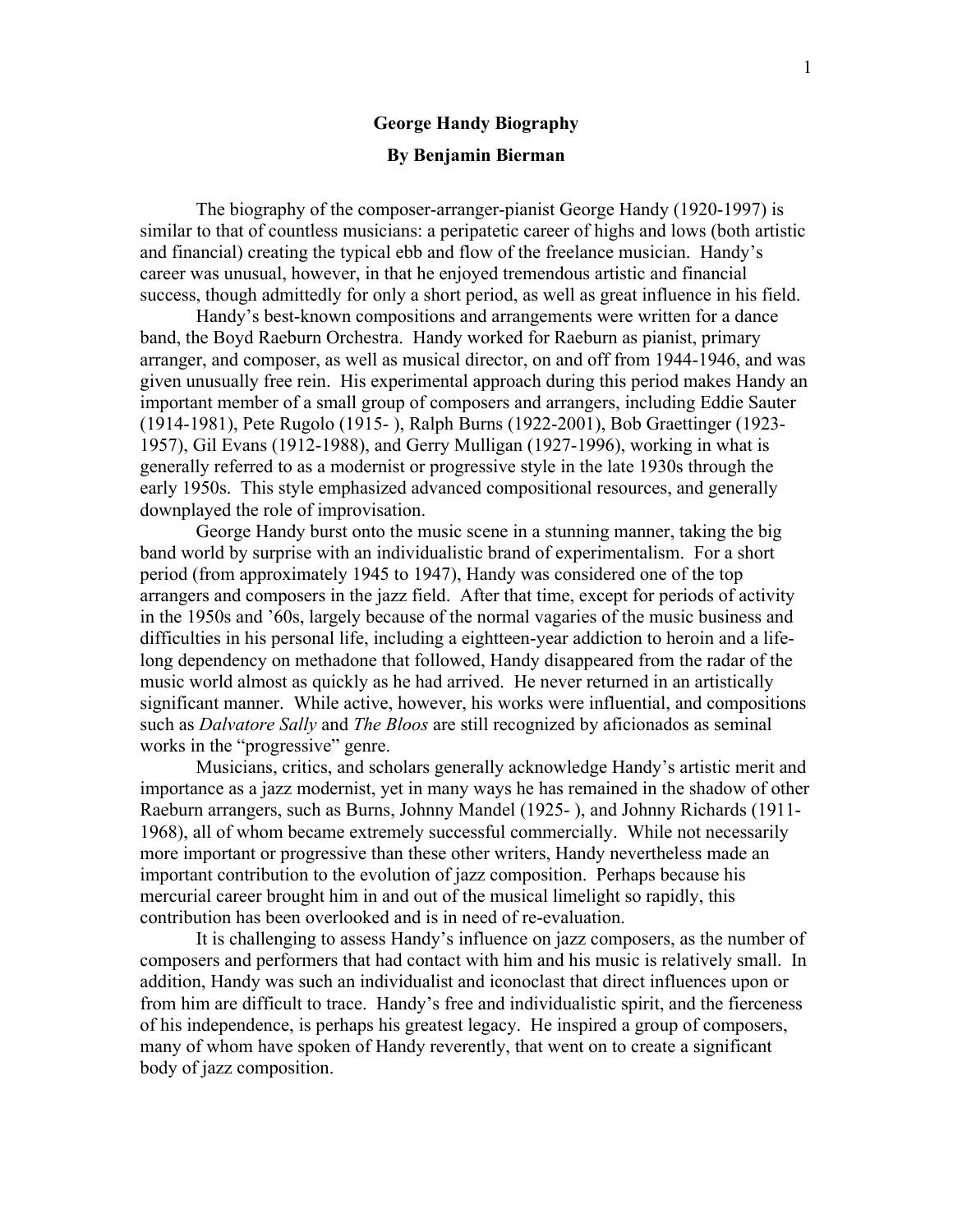Handy drew from an unusually wide palette of sources and techniques, particularly for a jazz composer in the 1940s and '50s. He continued to mine these sources throughout the various stages of his career. In addition, several consistent elements in Handy's music are particularly responsible for a recognizable style. Handy had an unusual approach to chords, chromatic voice leading dominates many of his harmonic progressions, and interval-class 1, as a family of intervals (minor-seconds, major-sevenths, and minor-ninths), is an essential element. Semitones are crucial to Handy's style, both melodically (for motivic generation) and harmonically (as a source of resolution, in place of the dominant to tonic relationship); major-sevenths are used to create both consonance (as a chord tone in a variety of inversions) and dissonance (as open intervals in exposed passages); and the dissonance and resolution of minor-ninths are vital compositional elements. As a result, though the overall quality of Handy's music is tonal, it is frequently difficult to identify a key or centric area.

Handy's professional music career began at age fourteen or fifteen. Little by little, finally realizing that he was not cut out to follow in his father's footsteps as a doctor, the family sent him to The Juilliard School and then to New York University. Handy did not do well in these environments. After these experiences, Handy's mother sent him to study composition privately with Aaron Copland. His feelings about his studies with Copland are summed up as Handy describes his studies with Copland in the liner notes for the record set, *The Jazz Scene*: "Studied privately with Aaron Copland for a while, which did neither of us any good."

An informal setting was perhaps much more valuable to Handy's musical education. His Brownsville neighborhood in Brooklyn was home to a surprising number of young musicians, all of whom would soon rise through the ranks to become successful jazz artists. The group included, among others, vibraphonist Terry Gibbs, saxophonistcomposer-arranger Al Cohn, saxophonist Frank Socolow, and drummer-arranger Tiny Kahn. It later grew to include trombonist-arranger Johnny Mandel, arranger Manny Albam, pianist Lou Levy, and trumpeter Conte Candoli. They spent a great deal of time together in Socolow's basement, where they would sometimes play, but primarily talked and listened to music (and smoked marijuana). It was in these valuable get-togethers that someone introduced them to the new sounds of bebop that were evolving in New York City. They also spent much of their time listening to classical composers, such as Stravinsky, Bartók, and Varèse.

Some of Handy's early important associations were with Raymond Scott, Jack Teagarden, Lionel Hampton, and Mugsy Spanier. Handy's next professional association, with the Boyd Raeburn Orchestra, was the most significant of his career, and produced the majority of Handy's important compositions. Handy met Raeburn through his future songwriting partner, the lyricist Jack Segal. Raeburn initially hired Handy to write arrangements, and in early 1944 asked him to join the band as pianist. Handy was with the band for two one-year stints separated by a six-month hiatus (1944-46).

Boyd Raeburn was primarily a bandleader, and played saxophone as well, predominantly the baritone and bass saxes. He had commercial bands as early as 1933, playing middle-of-the-road popular music in Chicago hotels. The character of his repertoire changed dramatically around 1943 when Eddie Finckel and Ralph Flanagan joined the band. The arrangements they wrote, and the influence they wielded over new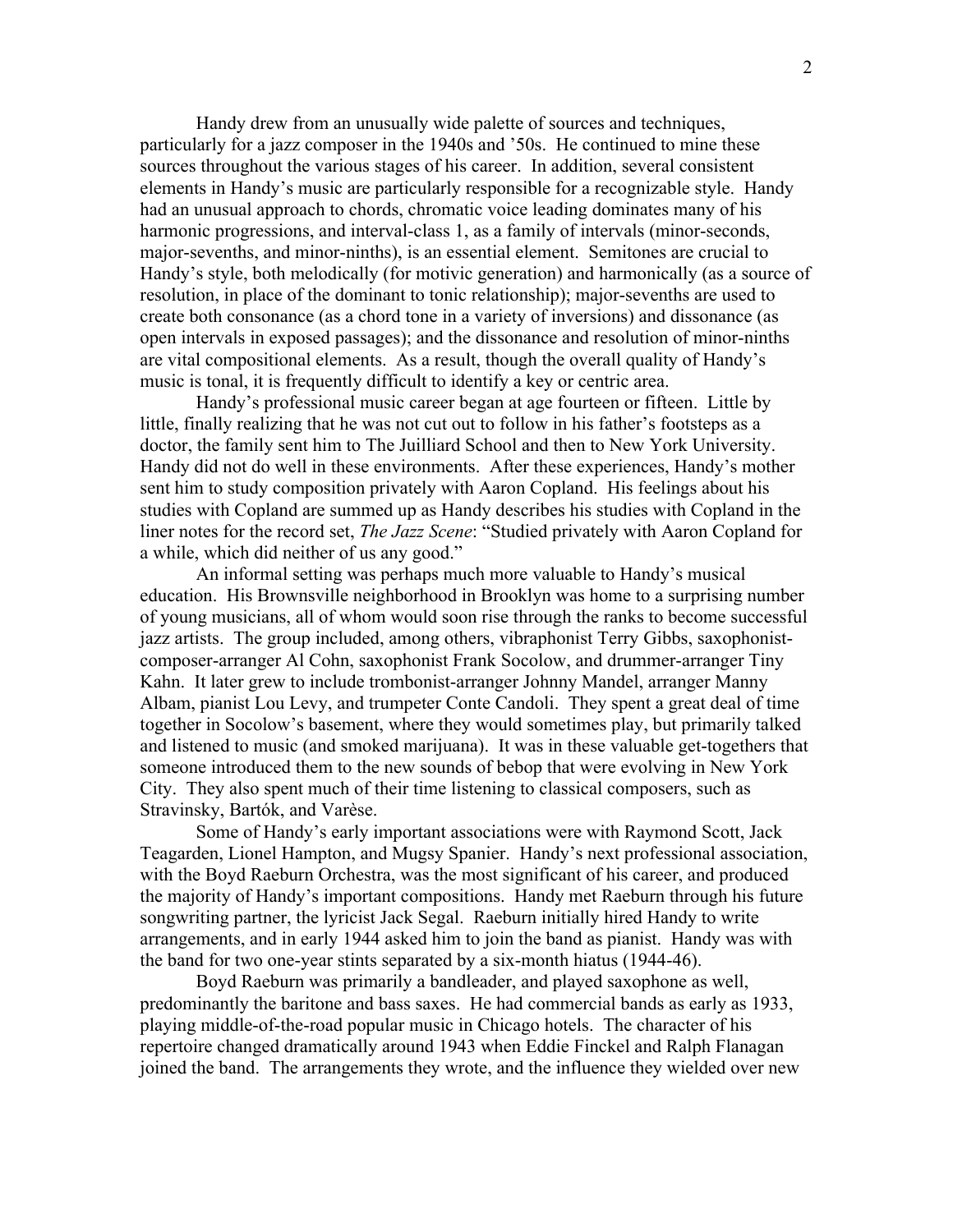personnel decisions, transformed the Raeburn band from an undistinguished dance orchestra to a dynamic and experimental jazz big band.

Raeburn's band had a certain degree of success, but commercially had difficulty rising above the second rank. Musicians, however, thought well of the band, and there was positive critical reaction to the orchestra as well. Trumpeter Dizzy Gillespie's arrangement, *Interlude* (which would eventually be called *Night In Tunisia*, and be one of Gillespie's biggest hits), was first recorded by Raeburn, and featured Gillespie as soloist. The Raeburn orchestra was a white band, but a number of African American instrumental stars played with the group when it was in New York City, including Roy Eldridge, Oscar Pettiford, Benny Harris, Trummy Young, and Charlie "Bird" Parker. Other instrumentalists that were to go on to jazz stardom were regulars with the band, such as Serge Chaloff, Shelly Manne, and Al Cohn. Aside from the occasional jazz stars, the band's biggest attraction was the alto saxophonist Johnny Bothwell (at times dubbed "the white Johnny Hodges," after Duke Ellington's well-known lead alto player).

In November of 1944, after encouragement from Betty Hutton (she and Handy had a short, torrid affair while on tour with Raeburn), Handy left Raeburn and moved to Los Angeles to concentrate on songwriting, again partnering with lyricist Jack Segal (lyricist for songs such as "When Sunny Gets Blue," and "When Joanna Loved Me"). Hutton had introduced Handy to Johnny Mercer from Capitol Records. In addition to Capitol, Handy and Segal's material was shown to the Paramount music division. Both companies liked the songs, and, all of a sudden, Handy and Segal had contracts with both Capitol Records and Paramount. They were on staff, and Handy became a successful, highly visible composer. As some of his songs were appreciated and recorded, Handy's salary increased, and he was doing quite well financially.

In June of 1945, disenchanted with Hollywood, Handy rejoined the Raeburn band. Raeburn's current pianist was injured during an important engagement at the Palace Hotel in San Francisco, and saxophonist Hal McKusick and Johnny Mandel (who played trombone on the band and also contributed arrangements) convinced a reluctant Raeburn to rehire Handy). Handy recalls:

> I went back and rejoined the band and he wanted a chart on *There's No You* and I sat down and I can't tell you what happened but there was a click in my life, something clicked, all the fences went down and I could see, my horizon was limitless, I could write anything I wanted anytime.

This was a major turning point for Handy, and marks the beginning of the most productive and important part of his writing career. Before even beginning to write *There's No You*, Handy realized he had crossed a barrier, and felt great artistic freedom. Handy recounts that when the band played the chart, the musicians were surprised, and that "everyone was delighted." Handy states that after writing *There's No You*, many of his most important works, such as *Dalvatore Sally*, *Yerxa*, *Gray Suede, Special Maid*, *Hey Look I'm Dancing*, and *Key F* (*Keef*) "just poured out of me at that point":

This final stint with Raeburn, from approximately June 1945 through July or August 1946, was the apex of George Handy's career, and, correspondingly, the high point of the Raeburn orchestra's existence. It was a dramatic encounter, as Handy burst back onto the scene with an entirely new conception and musical freedom, briefly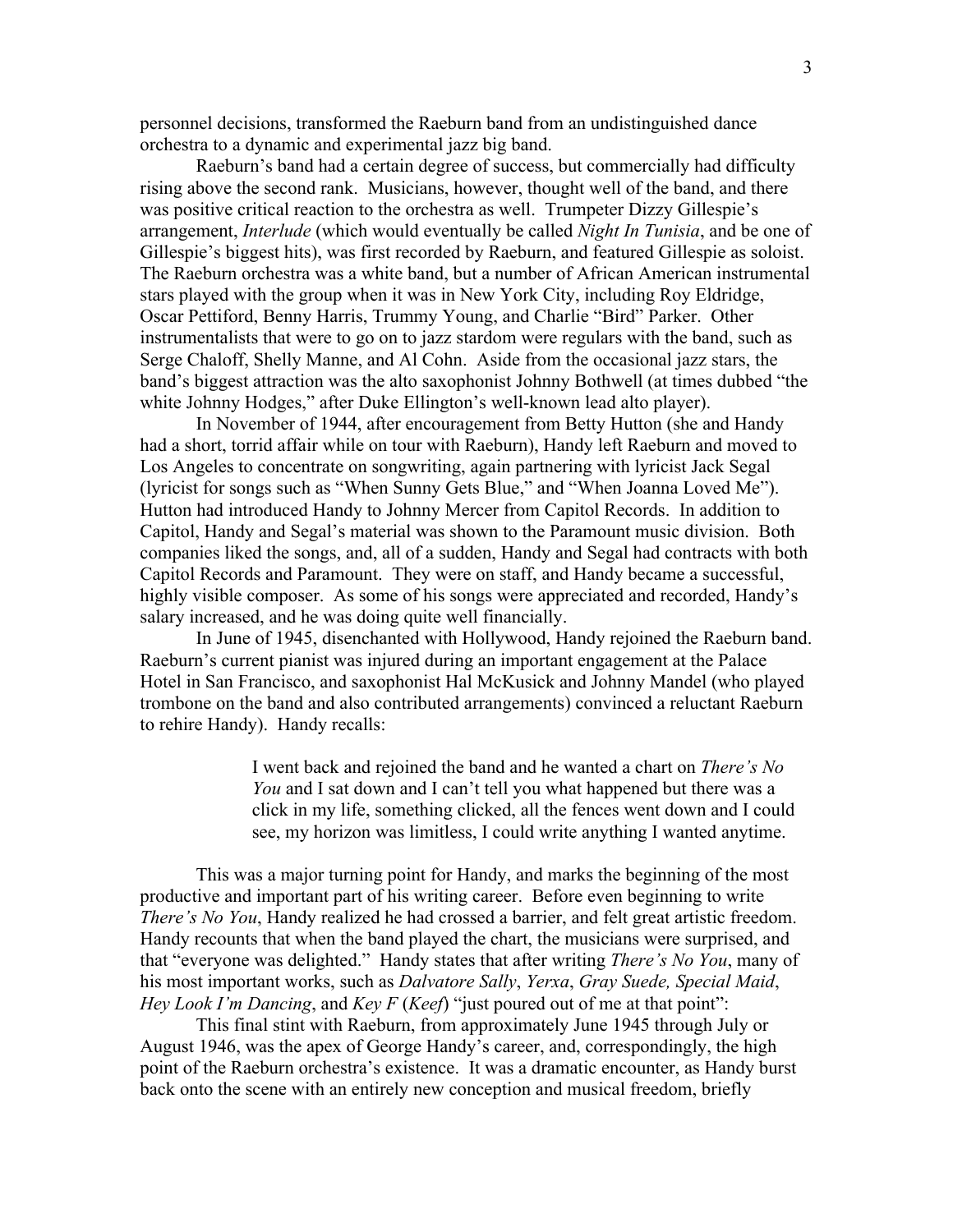thrusting him and the Raeburn band into the forefront of the jazz scene and the "progressive" compositional movement. This period is largely responsible for Handy's reputation as a composer and arranger.

The speed and intensity with which this creative transition occurred took everyone by surprise. Handy wrote the majority of his seminal instrumental works, such as *Dalvatore Sally*, *Tonsillectomy*, and *Yerxa*, as well as some experimental and creative vocal arrangements, including *Forgetful*, *I Can't Believe That You're in Love With Me*, *I Don't Know Why*, and *Temptation*, in a matter of weeks. The importance of these works to the "progressive" jazz movement is difficult to pinpoint, as the composers in this genre do not speak openly about their influences. However, the importance of Handy's work is demonstrated by the interest shown in his compositions by other major proponents of this style.

During Raeburn's Palace Hotel engagement, Stan Kenton directed his musicians, who were also in San Francisco at the time, to attend Raeburn's rehearsals, as he felt that Handy's writing was leading jazz composition in a new direction. Kenton's chief composer and arranger, Pete Rugolo (one of the more important of the "progressive" composers), regularly came and took notes while listening to the band. Kenton also commissioned a composition by Handy, but the work was never completed. Eddie Sauter, who was writing important modernist compositions before and after Handy, spoke openly of being envious of the compositional opportunities Raeburn gave to Handy. Sauter describes never having had that kind of artistic independence, even with his own band, the Sauter-Finegan Orchestra. Duke Ellington thought highly enough of the Raeburn band to offer his financial assistance during a time of fiscal crisis, as did the singer and bandleader Billy Eckstine. Tadd Dameron, an important composer and arranger of this period, cited Handy as one of his favorite arrangers.

Johnny Mandel, one of the premier jazz arrangers and composers for many years (and the winner of many of the music business's highest awards, including an Academy award, Grammy awards, and Emmy awards), speaks of Handy in wildly laudatory terms. At the same time, he expresses great frustration when he thinks about what could have been had Handy not been so badly addicted to drugs. Mandel describes Handy as "extraordinarily gifted," and felt that Handy was "definitely in the genius category. He was tremendous." Mandel feels that Handy was ahead of everyone else writing at that time. When asked regarding important influences on Handy, Mandel said, "I can't think of any influences he might have had. He didn't sound like anybody else. Mandel distinguishes Handy from Pete Rugolo, Bill Russo, and most of the others that wrote for Kenton, and feels that they intellectualized the process of composing, whereas Handy was more loosely creative and more interested in swinging the band.

This period of Handy's career was capped by a major recording project that served as a bookend to his Raeburn tenure. Norman Granz commissioned Handy to write a composition for Granz's ambitious boxed record set, *The Jazz Scene*, and Handy wrote a piece for jazz big band plus strings and woodwinds, *The Bloos*. For this commission, Handy (as was true for the other artists as well) was given carte blanche in regards to content and instrumentation. Though it is not clear whether Handy wrote *The Bloos* while with Raeburn, or just after his departure, the composition was recorded in October 1946 (though the actual record set was not released until 1949), shortly after Handy had left the Raeburn band. Handy's contribution to *The Jazz Scene* displays him at the peak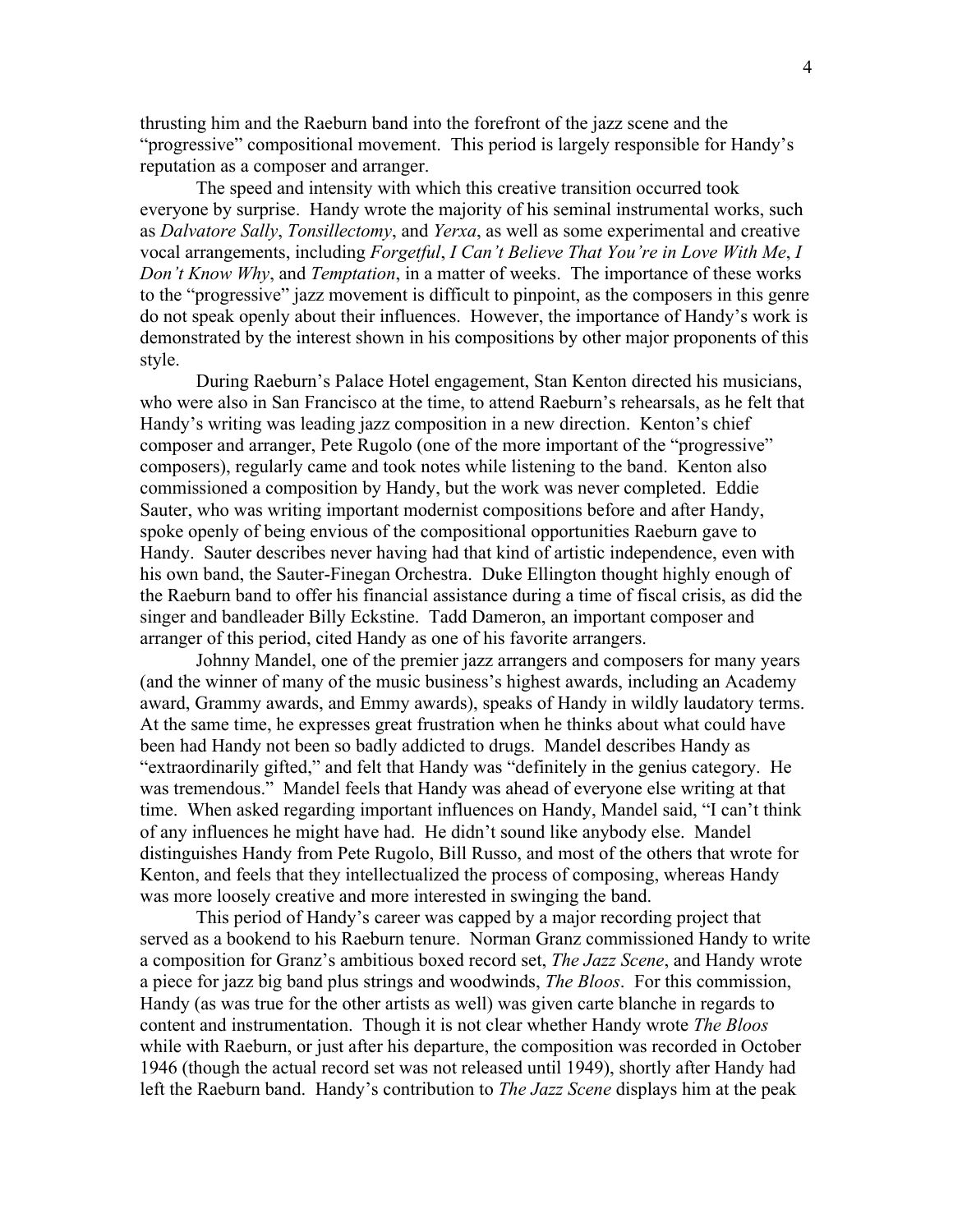of his creativity, and rates, along with *Dalvatore Sally*, as his most well-known, and perhaps most important work.

After leaving the Raeburn band, Handy returned to New York. By this time, however, Handy had begun to experiment with heroin, and once he was back in New York, his use grew into a serious addiction that lasted for eighteen years. In 1949, Handy's contribution to the liner notes for *The Jazz Scene* record set give a good indication of his feelings about the music business, as well as of his overall state of mind: "Raeburn, Babe Russin, Alvino Rey, Buddy Rich, Benny Goodman are some of the bands I've written for. None of them play anything of mine now. Only thing worthwhile in my life is my wife Flo and my boy Mike. The rest stinks, including the music biz and all connected. I'm still living. George Handy."

Given his addiction and the general malaise evinced by the above quote, it is not surprising that after leaving Raeburn, Handy's life and career went into a downward spiral. In the early 1950s, in an attempt to end his drug addiction, Handy spent several years in Lexington, Kentucky undergoing substance abuse rehabilitation.

Handy's battles with substance abuse were a back-and-forth affair, but he managed to continue working. In the mid-1950s Handy recorded the only two albums that were released under his own name, both on Label "X", a subsidiary of RCA. *Handyland, U.S.A.* (1954), written over the course of several days, was intended as a "reflection of the standardized jazz of the day." The record consisted of simple arrangements (melody, solos, melody) of original melodic lines set to the chord progressions of standard songs (e.g., *There Will Never Be Another You*). In 1955, a follow-up record was commissioned, and resulted in *By George! Handy Of Course*. This record was far more compositionally adventurous than *Handyland, U.S.A.*, and involved unique reed doublings and the use of violin.

Also in 1955, Handy was asked by ABC-Paramount to conceive and produce an album for his close friend, saxophonist Zoot Sims. The album, *Zoot Sims Plays Four Altos*, which Handy produced, consisted entirely of Handy compositions. He recorded Sims and a trio (bass, and drums, and Handy himself on piano), transcribed Sims's performance, and then wrote three additional alto parts to harmonize and accompany the original Sims performance. Sims then overdubbed himself three times to complete the compositions. While now a common practice, at the time of this recording session overdubbing of this type was an innovative procedure.

At this point, Handy was in the final stage of his compositional career. His musical world and his personal life had shrunk to a small circle of friends and admirers, and essentially everything he composed from the mid-1950s until-the mid-1960s was written for a very small but impressive group of musicians. Essentially, he wrote only for his own band, for Zoot Sims, or for the players involved with the New York Saxophone Quartet (NYSQ) whom he had known for many years. Shortly after *By George*, Handy began work on what was to become a four-movement work for flute and piano, the *Caine Flute Sonata*, written for Eddie Caine. He also embarked on a series of three saxophone quartets (*Saxophone Quartet*, Nos. 1, 2, and 3) and a saxophone suite (*New York Suite*, an eight-movement work), all composed for the NYSQ. This group's interest in extended, jazz-oriented, yet compositionally and technically rigorous music was particularly well suited for Handy's compositional aesthetic. Also, the members wanted to help Handy artistically and financially as best they could.